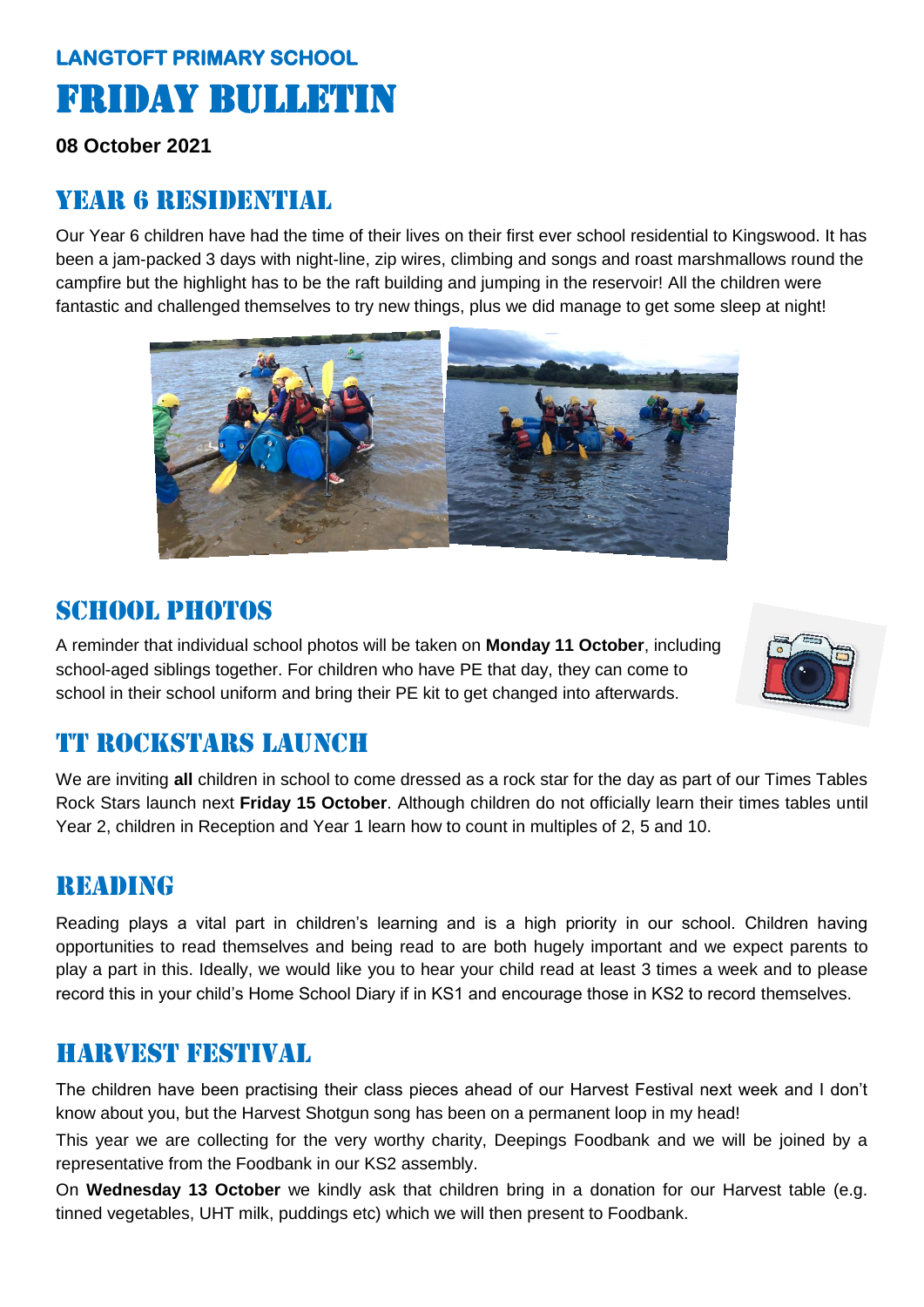### Posh visit

We were very fortunate to have a visit from Bobby Copping and mascot Peter Burrow from Peterborough United Football Club this week. During an assembly they spoke to the children about POSH's background and goal scoring, even finishing with a dance off between some of the teachers! The children from the KS2 football clubs had the opportunity to have a training session with the Bobby followed by a Q&A. To top it all off, everyone in the school has been given free tickets to see POSH play a home match against Huddersfield on 2 November!



### Groundforce day

A sign-up form has been sent via ParentMail for our Groundforce Day on **16 October**. We have identified key areas to be worked on from weeding and planting to pruning and building. We would love as many people as possible to join us for the afternoon **(12:30pm-4pm),** even if it's a short while. Our Year 6 children have written letters to local gardening centres and business and a couple of responded with the kind offer of donating bird feeders, plants and bulbs.

### PARENT/TEACHER CONSULTATIONS

Booking forms for parent/teacher consultations that take place on 2 and 4 November, will open at **6pm Friday 15 October.** Please ensure to book an appointment for each child you have in school and please specify if you require a telephone appointment (providing a contact number) instead of via Teams. Once all appointments have been allocated, a Teams invite will emailed ahead of the meetings.

### f.o.l.s uniform collection

If you have any **logoed** uniform you wish to donate to school, F.O.L.S are currently collecting so please put any items of clothing in the box **just inside the office.**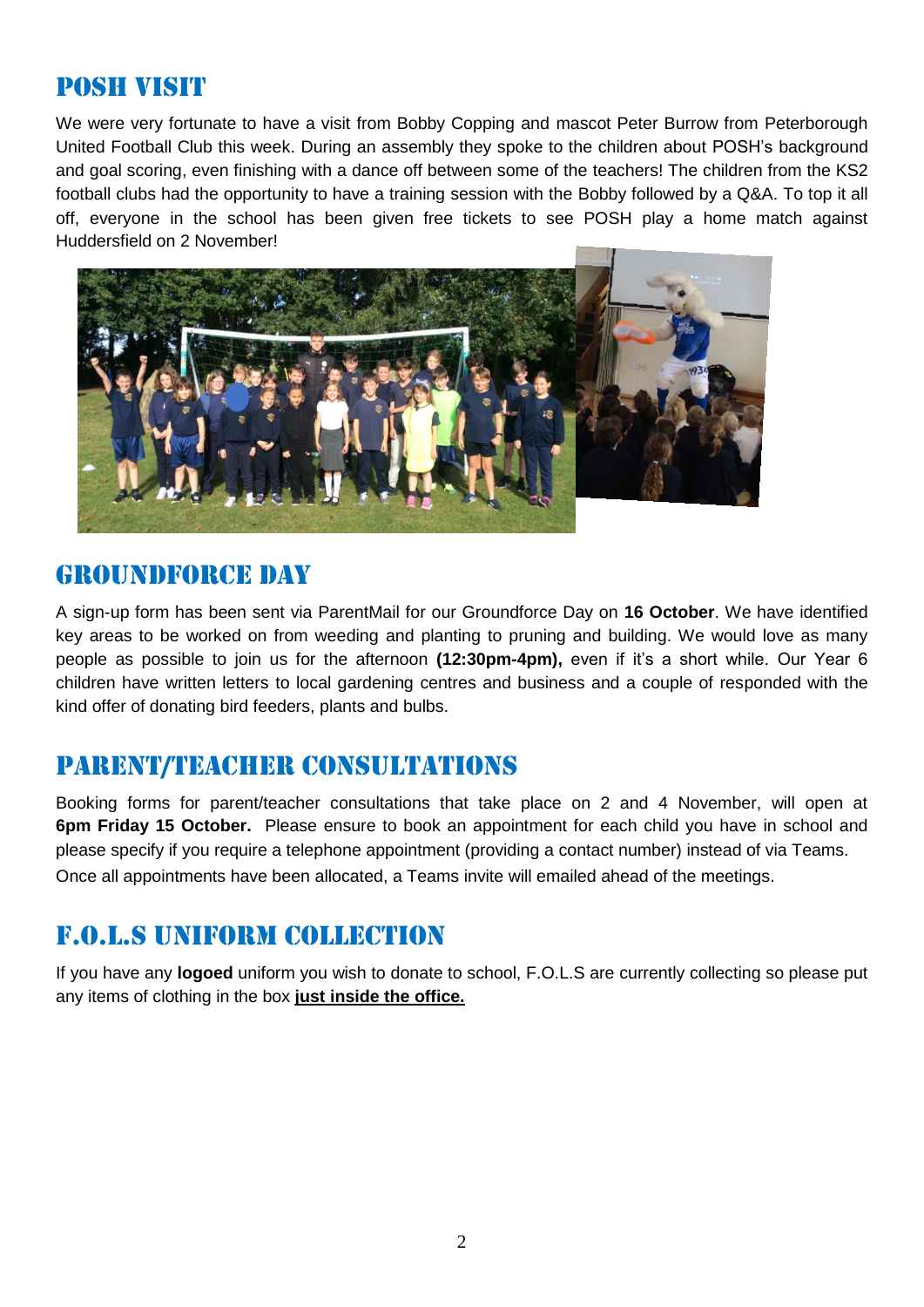# Class updates

#### **For week commencing 11 October 2021 Please find information about what each class are learning next week.**

### Foundation stage

This week in Reception we are going to learn about our senses. We will focus on our sense of touch and hearing. We have some fun games to play together! The clay hedgehogs we made last week look amazing and the children have asked if they can paint them so we will do that this week.

In phonics, we are going to learn to read and write the sounds r, j, v, y and w. We will keep practising our Fred talk and begin to learn how to read and spell words with adult help. In maths, the children will be finding different ways to represent 1, 2 and 3. For example a 1p coin,

the number 2 on a clock face or the number 3 Numicon piece.

In PHSE we are thinking about working together and considering other people's feelings. Jigsaw Jenie will help the children understand why we need to use kind and gentle hands.

We also have our Harvest assembly to look forward to on Wednesday. The children have learnt two new songs and will be showing the Autumn painting they have made.

# YEAR 1

In Year 1 this week we will be learning all about Harvest and starting to think about healthy eating. In English we will be listening to our story of the week The Little Red Hen and thinking about question marks and how to use them in our writing. In Science we are going to learn about thermometers and finding out about different landmarks in our topic work. For maths we will be moving on to subtraction.

# YEAR 2

In this week's English lessons we will be revisiting how to use question marks and exclamation marks. We will be using these skills when we write a letter from Duncan back to the crayons to apologise for treating them so badly. I wonder what he will say…

In maths, we will be developing our understanding of addition and subtraction. We will be focusing on adding and subtracting 1s and 10s from two-digit numbers, using equipment to support our understanding. We will continue to work on our number bonds to 20. Keep practising this at home too!

After being explorers ourselves in our local area, we will find out more about famous explorers from the past. We will look in more detail at the life of Christopher Columbus and find out who he was and what life was like when he lived. We will write a letter persuading him that we should be a sailor on his boat. We will also learn the names and locations of the seven continents and the five oceans. Can you find out more about these at home?

# YEAR 3

In Year 3 we shall be attempting to make Stone age bread as part of our Harvest festival. We will continue to explore animation in computing and making progress with our greetings in Spanish. In mathematics we are moving onto addition and subtraction of ones and tens whilst continuing with our instructional writing. We will be exploring how fossils are made in Science using a range of sources.

### YEAR 4

In mathematics this week we will be learning how to add four digit numbers using a formal column method. We will build on this skill over the week beginning with representing the calculations using practical resources and increase the number of